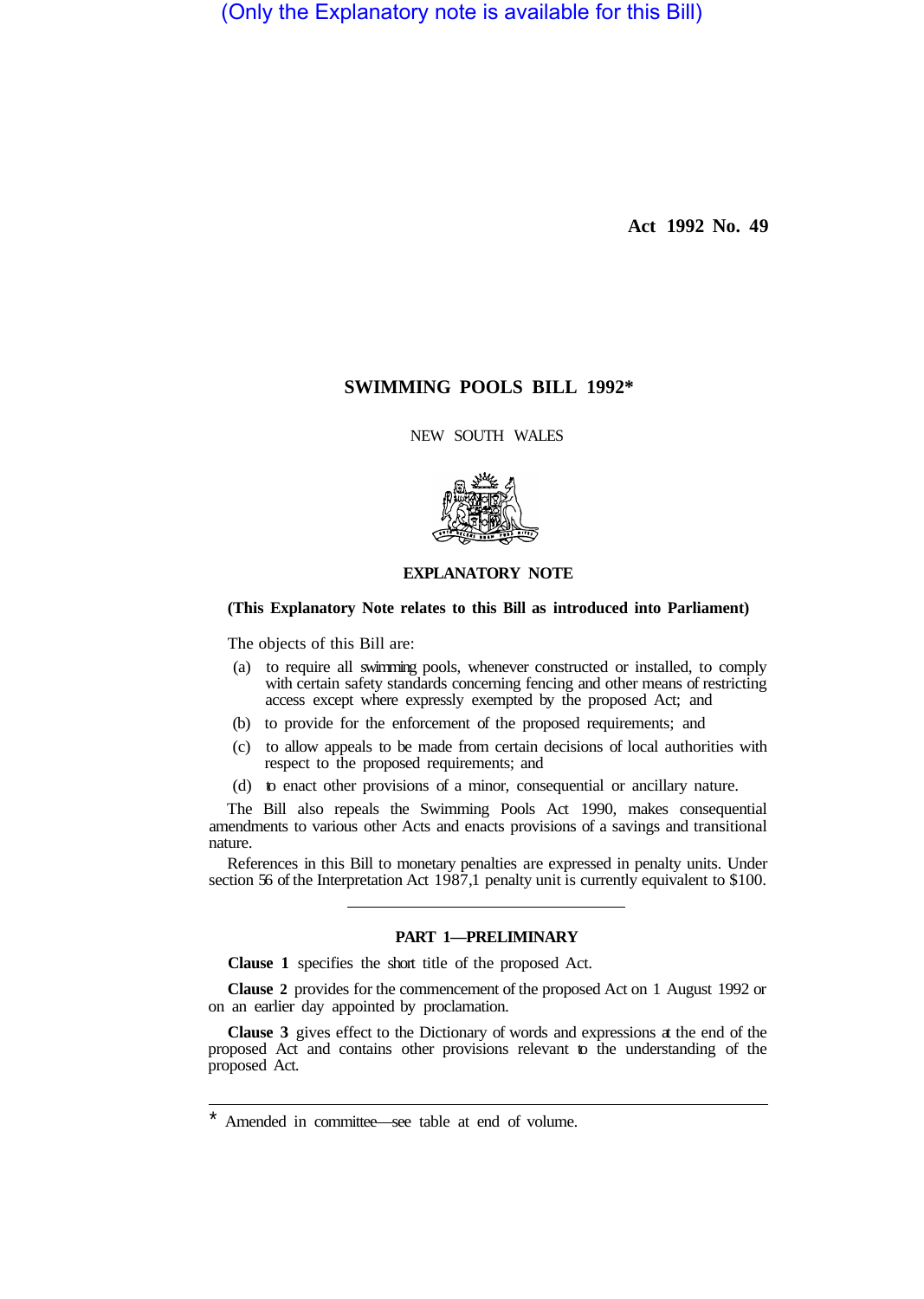*Swimming Pools I992 [Act I992 No. 49]* 

**Clause 4** provides that the proposed Act applies to swimming pools (both outdoor and indoor) situated on premises on which a residential building, movable dwelling, hotel or motel is situated, but does not apply to swimming pools situated on premises occupied by the Crown or by a public authority.

**Clause 5** provides that each local authority has a duty to take appropriate steps to ensure that it is notified of the existence of all swimming pools within its area and to promote awareness within its area of the requirements of the proposed Act in relation to swimming pools.

#### **PART 2—ACCESS TO SWIMMING POOLS**

#### **Division 1—Outdoor Swimming pools for dwelling-houses etc.**

**Clause 6** applies the proposed Division to outdoor swimming pools situated on premises on which a residential building is located.

**Clause 7** requires the owner of any premises on which a swimming pool is situated to ensure that the swimming pool is surrounded by a child-resistant barrier:

- (a) that separates it from any residential building on the premises and from any neighbouring premises; and
- (b) that is designed, constructed, installed and maintained in accordance with standards to be prescribed by the regulations.

Contravention of the proposed section will be punishable by a maximum fine of 10 penalty units.

**Clause 8** exempts existing swimming pools and swimming pools on very small properties from the requirement that the child-resistant barrier must separate the swimming pool from any residential building on the same premises so long as the means of access to the swimming pool from the residential building are restricted in accordance with standards to be prescribed by the regulations.

**Clause 9** exempts swimming pools situated on large properties (properties having an area of 2 hectares or more) from the barrier requirements so long as the means of access to the swimming pool from any residential building on the property are restricted in accordance with standards to be prescribed by the regulations.

**Clause 10** exempts swimming pools situated on waterfront properties from the barrier requirements so long as the means of access to the swimming pool from any residential building on the property are restricted in accordance with standards to be prescribed by the regulations.

### **Division 2—Outdoor swimming pools for movable dwellings, hotels and motels**

**Clause 11** applies the proposed Division to outdoor swimming pools situated on premises on which a movable dwelling, a hotel or a motel is located.

**Clause 12** requires the owner of any premises on which a swimming pool is situated to ensure that the swimming pool is surrounded by a child-resistant barrier:

- (a) that separates it from any movable dwelling, hotel or motel situated on the premises and from any adjoining premises; and
- (b) that is located immediately around the swimming pool; and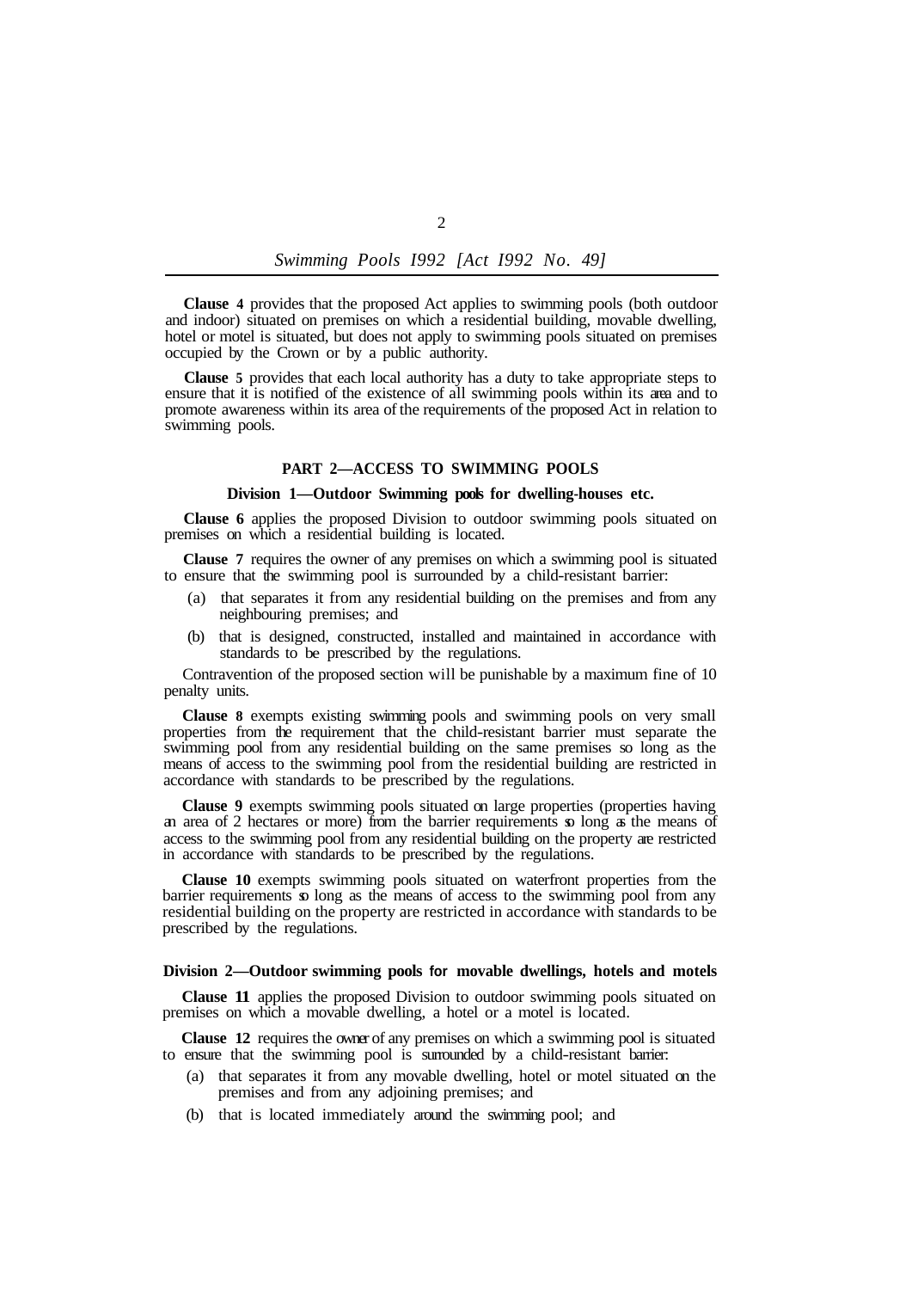| Swimming Pools 1992 [Act 1992 No. 49] |  |  |  |  |  |  |
|---------------------------------------|--|--|--|--|--|--|
|---------------------------------------|--|--|--|--|--|--|

- (c) that contains within its bounds no structure other than structures wholly ancillary to the swimming pool; and
- (d) that is designed, constructed, installed and maintained in accordance with standards to be prescribed by the regulations.

Contravention of the proposed section will be punishable by a maximum fine of 10 penalty units.

Clause 13 exempts existing swimming pools from the requirements of proposed section  $12$  (b) and (c).

#### **Division 3—Indoor swimming pools**

**Clause 14** requires the owner of any premises in which an indoor swimming pool is situated to ensure that the means of access to the swimming pool are restricted in accordance with standards to be prescribed by the regulations.

Contravention of the proposed section will be punishable by a maximum fine of 10 penalty units.

### **Division 4—General**

**Clause 15** requires the occupier of any premises in or on which a swimming pool is situated to ensure that any door or gate giving access to the swimming pool is kept securely closed at all times when it is not in actual use.

Contravention of the proposed section will be punishable by a maximum fine of 10 penalty units.

**Clause 16** requires the occupier of any premises in or on which a swimming pool is situated to ensure that a notice containing a warning in a form prescribed by the regulations is prominently displayed in the immediate vicinity of the swimming pool.

Contravention of the proposed section will be punishable by a maximum fine of 1 penalty unit but will not give rise to any civil liability that would not already exist.

**Clause 17** entitles the owner of any premises to determine where any barrier required by the proposed Part is to be located.

**Clause 18** ensures that the wall of a residential building, a hotel or a motel may form part of any required barrier so long as there are no openings in the wall and so long as the wall is designed, constructed, installed and maintained in accordance with standards to be prescribed by the regulations.

**Clause 19** exempts a spa pool from the barrier requirements of the proposed Part so long as access to the water contained in the spa pool is restricted in accordance with standards to be prescribed by the regulations.

**Clause 20** allows 2 or more swimming pools that are situated on the Same premises and in close proximity to each other to be treated as if they were a single swimming pool.

**Clause 21** enables a local authority to exempt a swimming pool from the requirements of the proposed Part if it is satisfied that it is impracticable or unreasonable for the swimming pool to comply with those requirements or that no less effective alternative provision has been made for restricting access to the swimming pool or the water contained in it.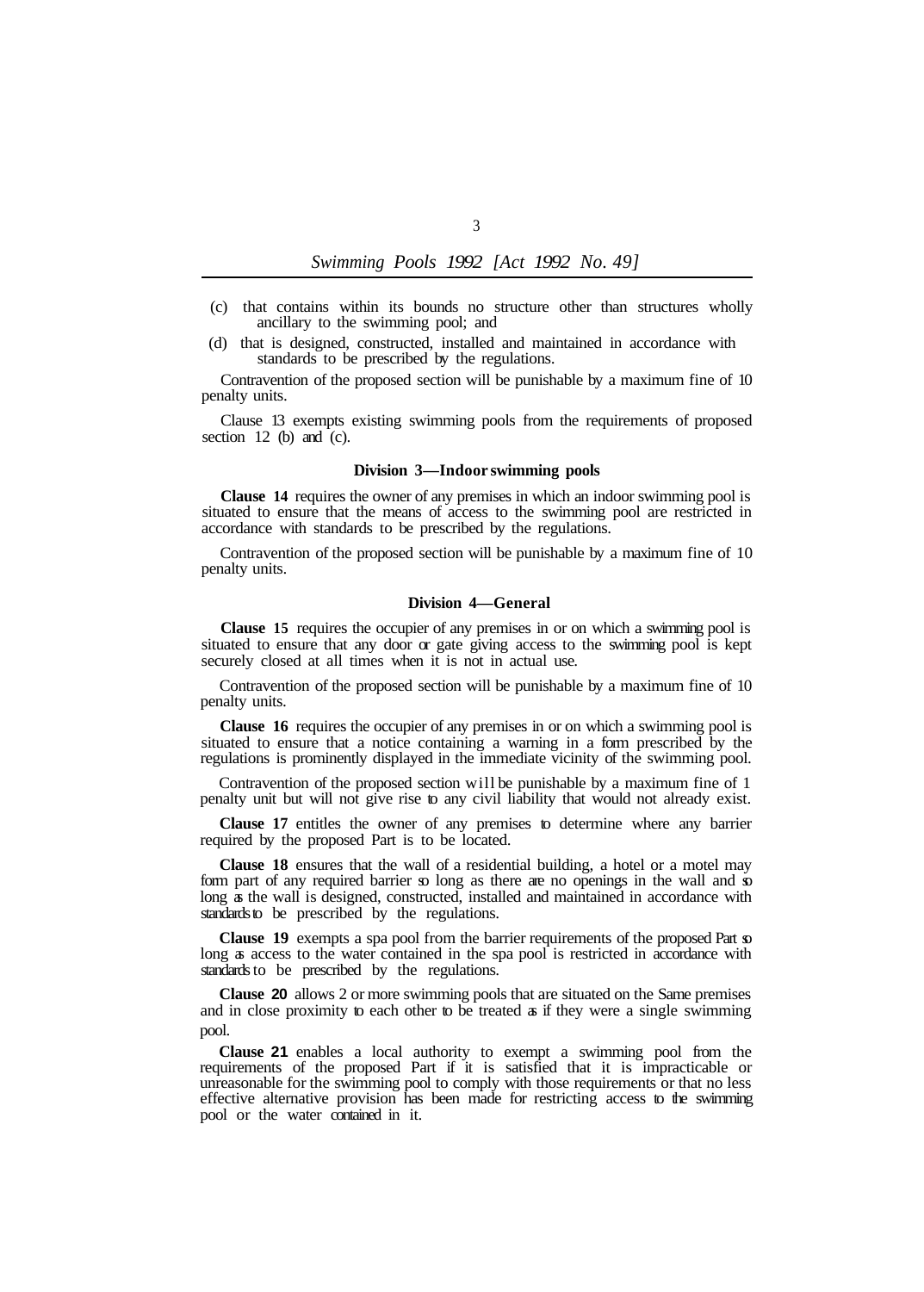**Clause 22** enables a local authority to direct the owner of any premises in or on which a swimming pool is situated to take specified measures to ensure that the swimming pool complies with the requirements of the proposed Part. Such a direction will not be permitted to impose requirements more onerous than those imposed by the proposed Part.

Contravention of such a direction will be punishable by a maximum fine of 10 penalty units.

the same way as it bound the old. In cases of change of ownership of premises, a direction will bind the new owner in

**Clause 23** requires a local authority to issue a certificate of compliance in respect of a swimming pool that complies with the requirements of the proposed Part.

**Clause 24** affords certain defences to an owner of premises who is prosecuted for an offence arising under the proposed Part. To establish a defence, the owner will be required to prove that he or she was not occupying the premises, that he or she had taken all reasonable steps to ensure that such an offence would not occur and that he or she was not aware of the facts giving rise to the offence. Alternatively, the owner will be required to produce a certificate of compliance and to prove that the barrier or other means of access to the swimming pool is the same, and is in substantially the same condition, as that in respect of which the certificate was issued. Alternatively, the owner will be required to establish that the swimming pool was unassembled or in the course of construction, installation, alteration or renovation and was empty of water or otherwise made safe.

**Clause 25** provides that an appeal to the Land and Environment Court lies against the decisions of a local authority under proposed sections 21, 22 and 23. Such an appeal will be determined by an assessor.

#### **PART 3—ENFORCEMENT**

**Clause 26** provides for the appointment of inspectors for the purposes of the proposed Act. A police officer will, by virtue of his or her office as such, be an inspector.

**Clause 27** gives an inspector certain powers of entry in respect of premises that he or she suspects contain a swimming pool. Those powers will not authorise an inspector to enter a movable dwelling or such part of a building as is used for residential purposes. An inspector will be required to give the occupier of premises at least 24 hours' notice of his or her intention to enter the premises and may enter the premises only between 9 a.m and sunset. An inspector (other than a police officer) will also be required to produce his or her certificate of identification to any person in the premises who requests its production.

**Clause 28** enables an inspector to apply for, and an authorised justice to issue, a search warrant if it appears that an offence against the proposed Act is being or has been committed on any premises. The issue and execution of such a warrant will be governed by the provisions of the Search Warrants Act 1985.

**Clause 29** enables a local authority to apply for, and the Land and Environment Court to issue, an order to remedy or restrain any breach of the proposed Act.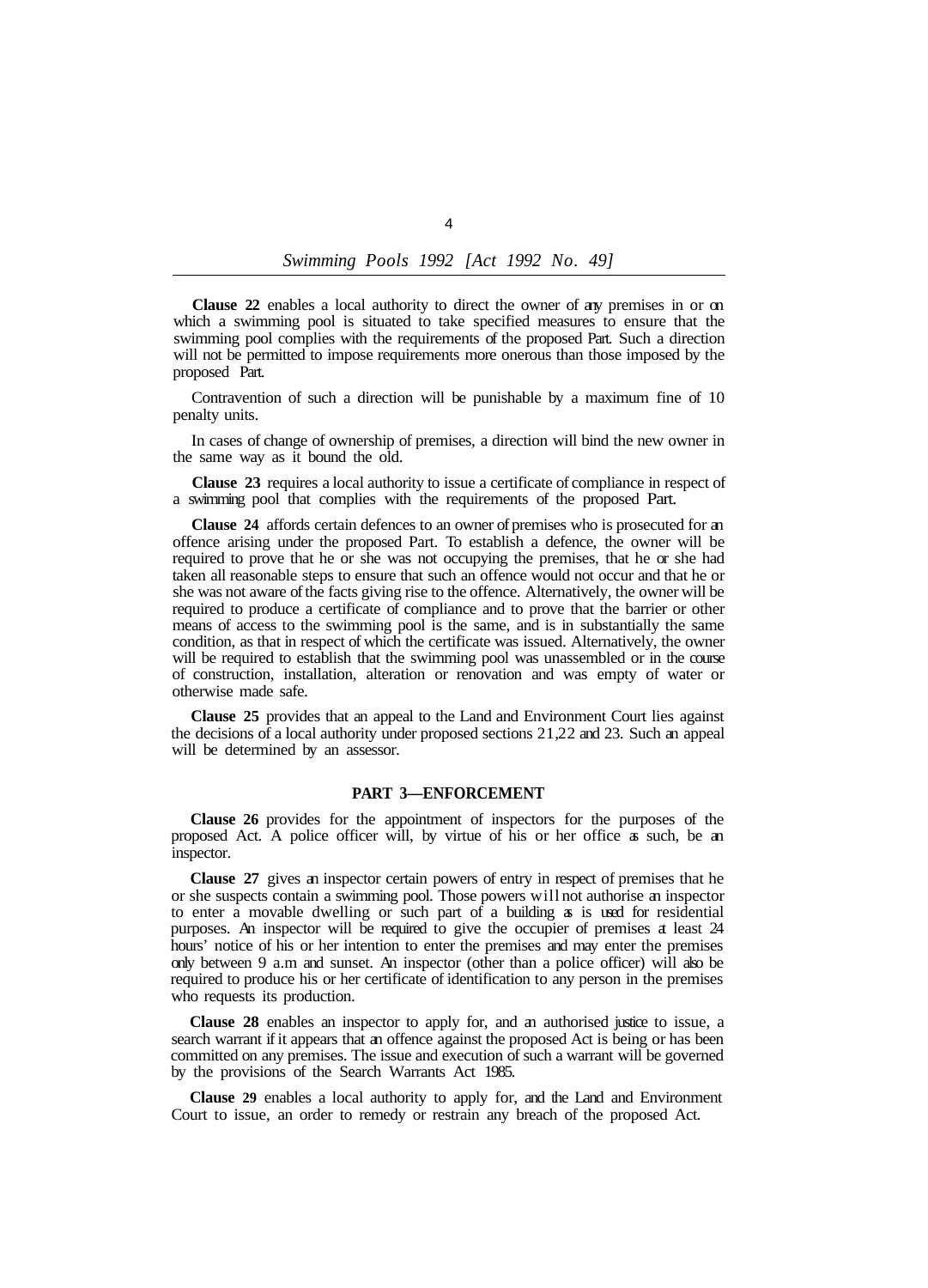*Swimming Pools I992 [Act I992 No. 49]* 

### **PART 4—MISCELLANEOUS**

**Clause 30** ensures that in the event of an inconsistency between the provisions of any other Act or law, or of any agreement, covenant or instrument, and the requirements of the proposed Act, the requirements of the proposed Act are to prevail, but to the extent only of the inconsistency. The clause further ensures that a building approval will not be necessary for the construction  $\alpha$  alteration of a fence to surround an existing pool in accordance with the requirements of the proposed Act.

**Clause 31** provides for the apportionment of expenses in constructing or maintaining a child-resistant barrier that forms part of a dividing fence.

**Clause 32** provides for the service of notices authorised or required to be served on the owner or occupier of any premises.

**Clause 33** provides for the issue of penalty notices for offences against the proposed Act or the regulations. The maximum fine that will be capable of being imposed by means of a penalty notice will be 2 penalty units.

**Clause 34** requires proceedings for an offence against the proposed Act or the regulations to be dealt with summarily before a Local Court.

**Clause 35** exempts certain persons from personal liability for matters or things done by them in good faith for the purpose of executing the proposed Act.

**Clause 36** enables the Governor to make regulations for the purposes of the proposed Act. A regulation will be able to create offences punishable by fines of up to 5 penalty units and will be able to adopt any standard, code or rule, as in force for the time being.

**Clause 37** repeals the Swimming Pools Act 1990.

**Clause 38** gives effect to a Schedule of consequential amendments to other Acts.

**Clause 39** gives effect to a Schedule of savings, transitional and other provisions.

### **SCHEDULE l—DIAGRAMS**

**Schedule 1** contains a series of diagrams that illustrate the kinds of child-resistant barriers that must be maintained in relation to some of the circumstances set out in the proposed Act.

#### **SCHEDULE 2—AMENDMENT OF OTHER ACTS**

**Schedule 2** amends the following Acts:

- Justices Act 1902
- Land and Environment Court Act 1979
- Local Government Act 1919
- Search Warrants Act 1985

## **SCHEDULE 3—SAVINGS, TRANSITIONAL AND OTHER PROVISIONS**

**Schedule 3** enacts certain savings, transitional and other provisions. The proposed Schedule comprises 2 Parts.